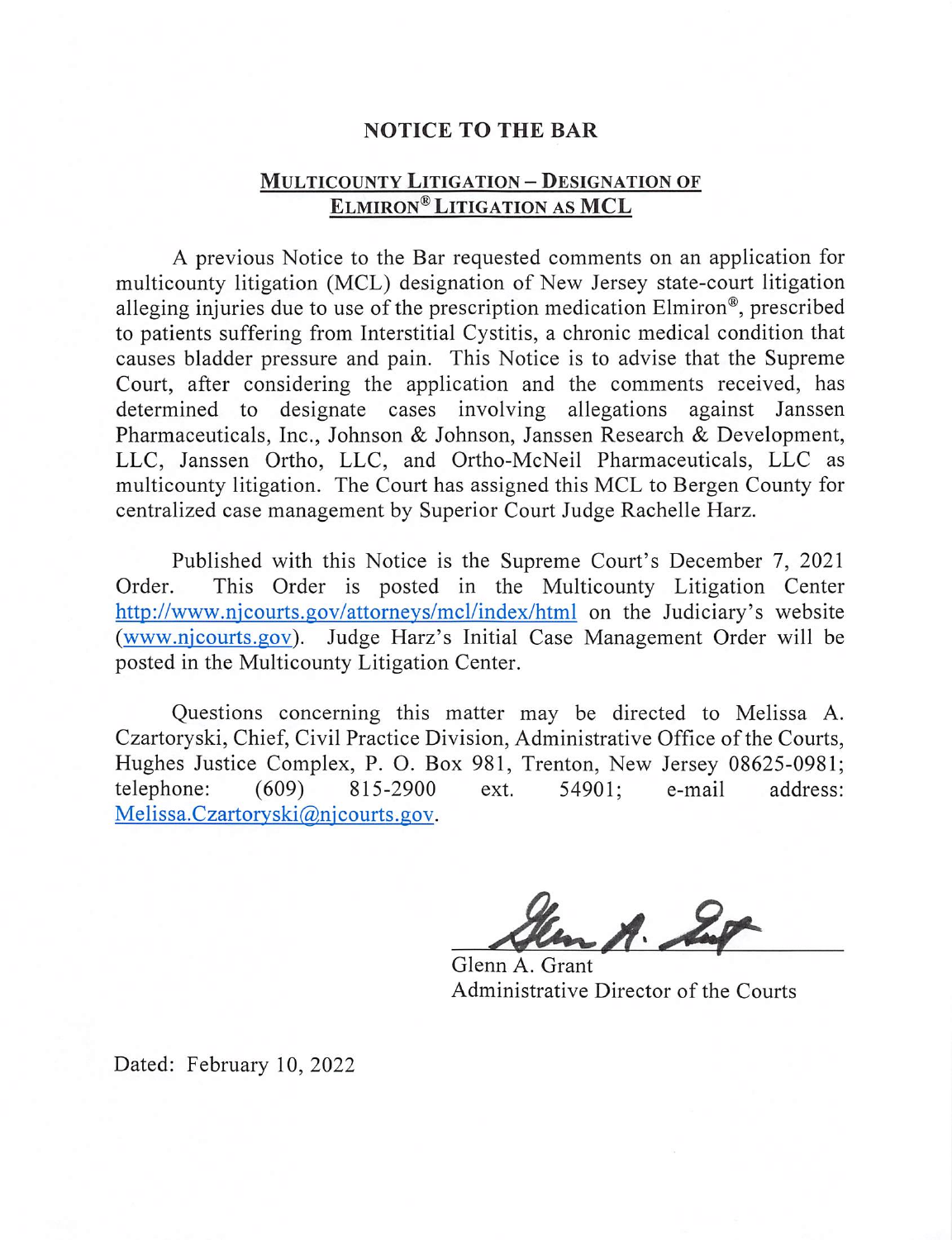## **SUPREME COURT OF NEW JERSEY**

On application made pursuant to Rule 4:38A and the Multicounty Litigation Guidelines and Criteria for Designation (Revised) promulgated by Directive #02-19 in accordance with that Rule, it is hereby ORDERED that all pending and future New Jersey state court actions against Janssen Pharmaceuticals Inc., Johnson & Johnson, Janssen Research & Development LLC, Janssen Ortho LLC, and Ortho-McNeil Pharmaceuticals LLC alleging injuries as a result of the use of the prescription medication Elmiron® be designated as multicounty litigation ("MCL ") for centralized management purposes; and

It is FURTHER ORDERED that any and all such complaints that have been filed in the various counties and that are under or are awaiting case management and/or discovery shall be transferred from the county of venue to the Superior Court, Law Division, Bergen County and that, pursuant to N.J. Const., Art.VI, sec.2, par.3, the provisions of Rule 4:3-2 governing venue in the Superior Court are supplemented and relaxed so that all future such complaints, no matter where they might be venued, shall be filed in Bergen County; and

It is FURTHER ORDERED that Superior Court Judge Rachelle Harz shall oversee management and trial issues for such cases and may, in her discretion, return such cases to the original county of venue for disposition, and

It is FURTHER ORDERED that no Mediator or Master may be

1